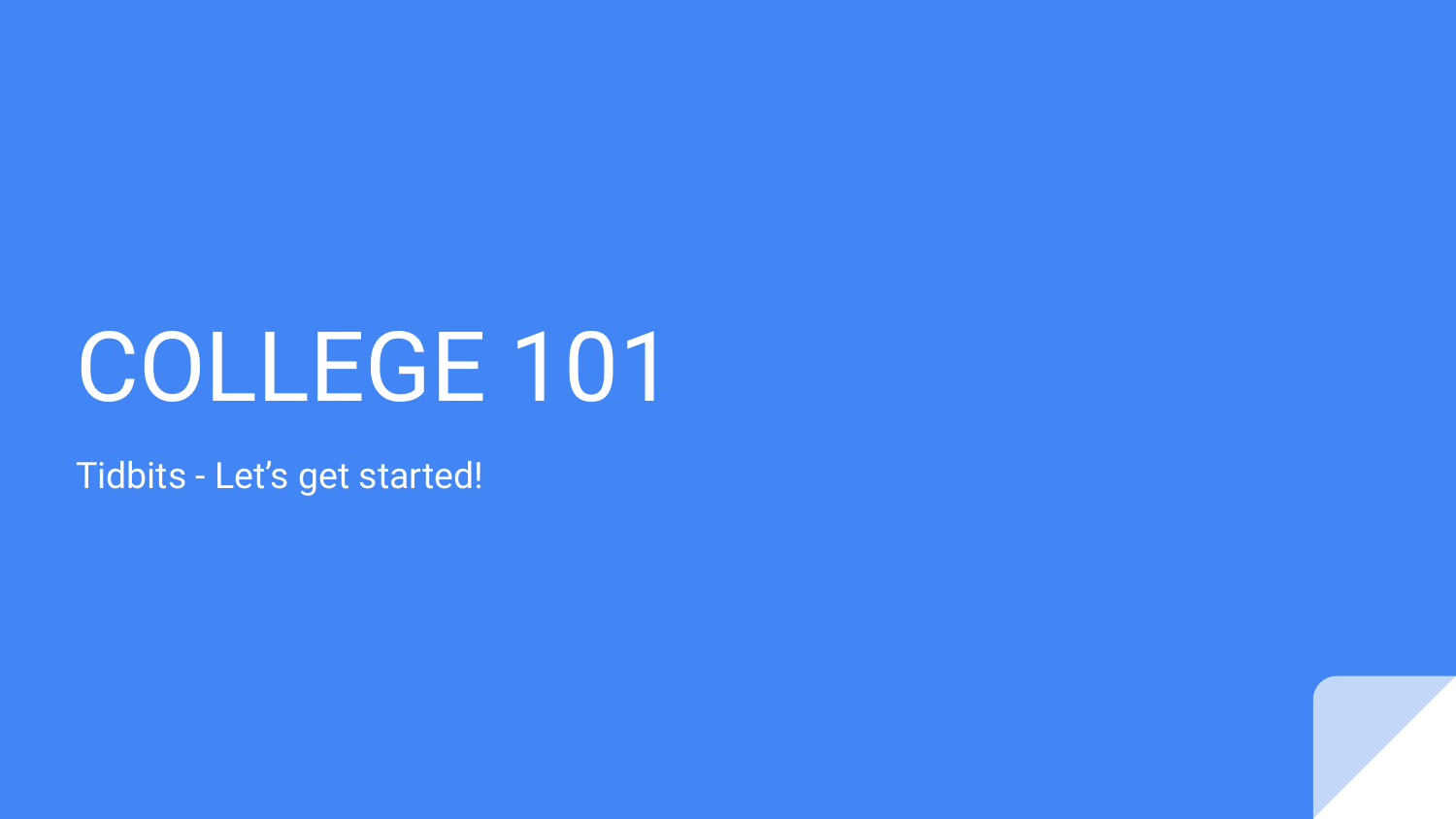### Get Connected with the Mac College and Career Center!

- Follow me on Instagram @maccollegecareer
- Keep up with Naviance announcements
- Encourage on-site college site visits. VERY OFTEN, these people review applicants
- Attend TACRAO College Fair and other virtual visits
- Tour schools when and where you can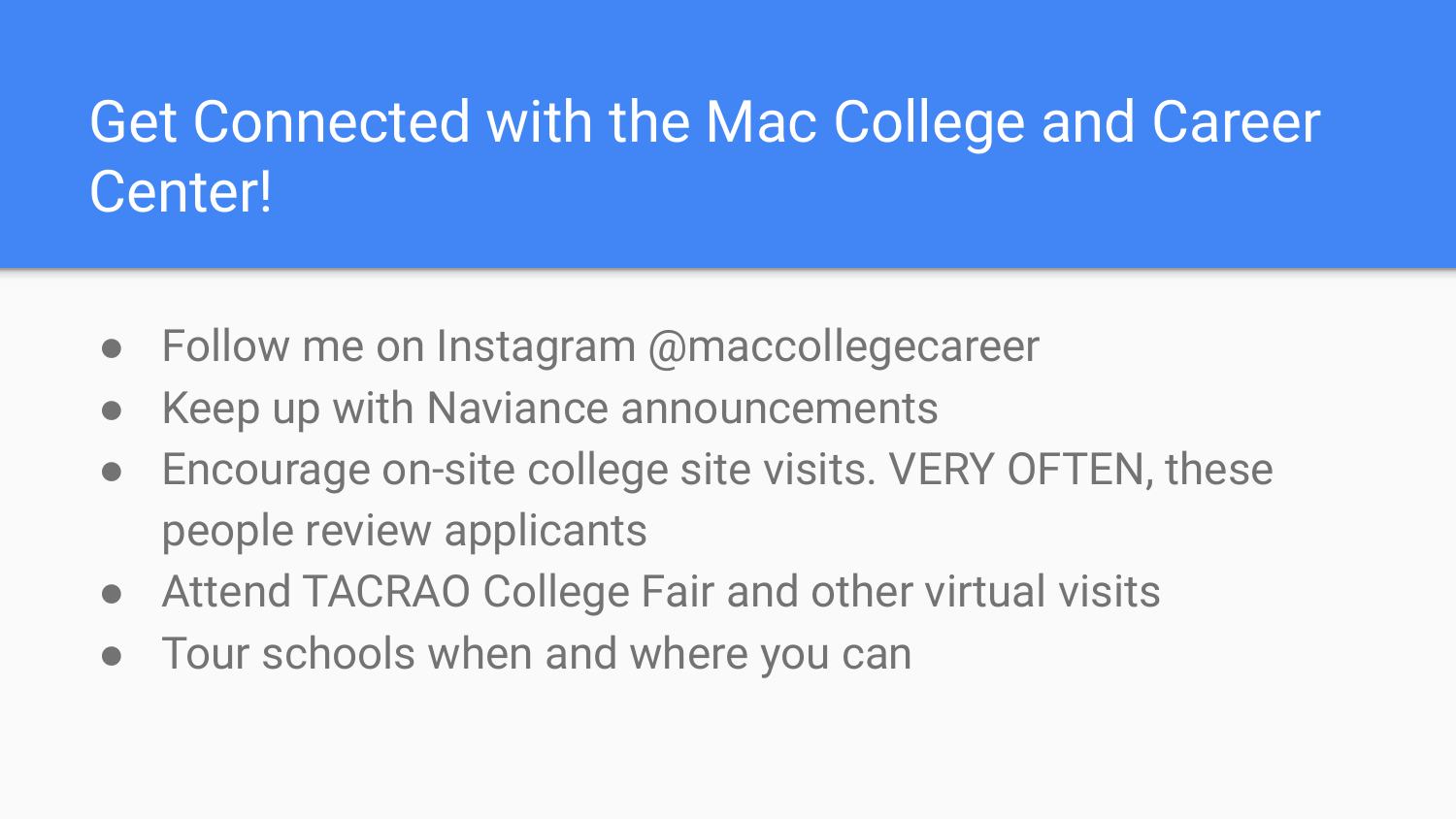## General Tips

- Make an email account for the college process (NOT AISD and NOT a silly one!!!)
- Keep track of usernames and passwords you are sent
- Keep a running Google doc of honors, activities, volunteer work, etc.
- Send the essay even if optional and even with assured admission
- Take the SAT and/or ACT tests at least one time (merit aid is tied to test scores UNLESS school is test-optional) BUT be mindful of when to report
- Attend college site visits on the McCallum campus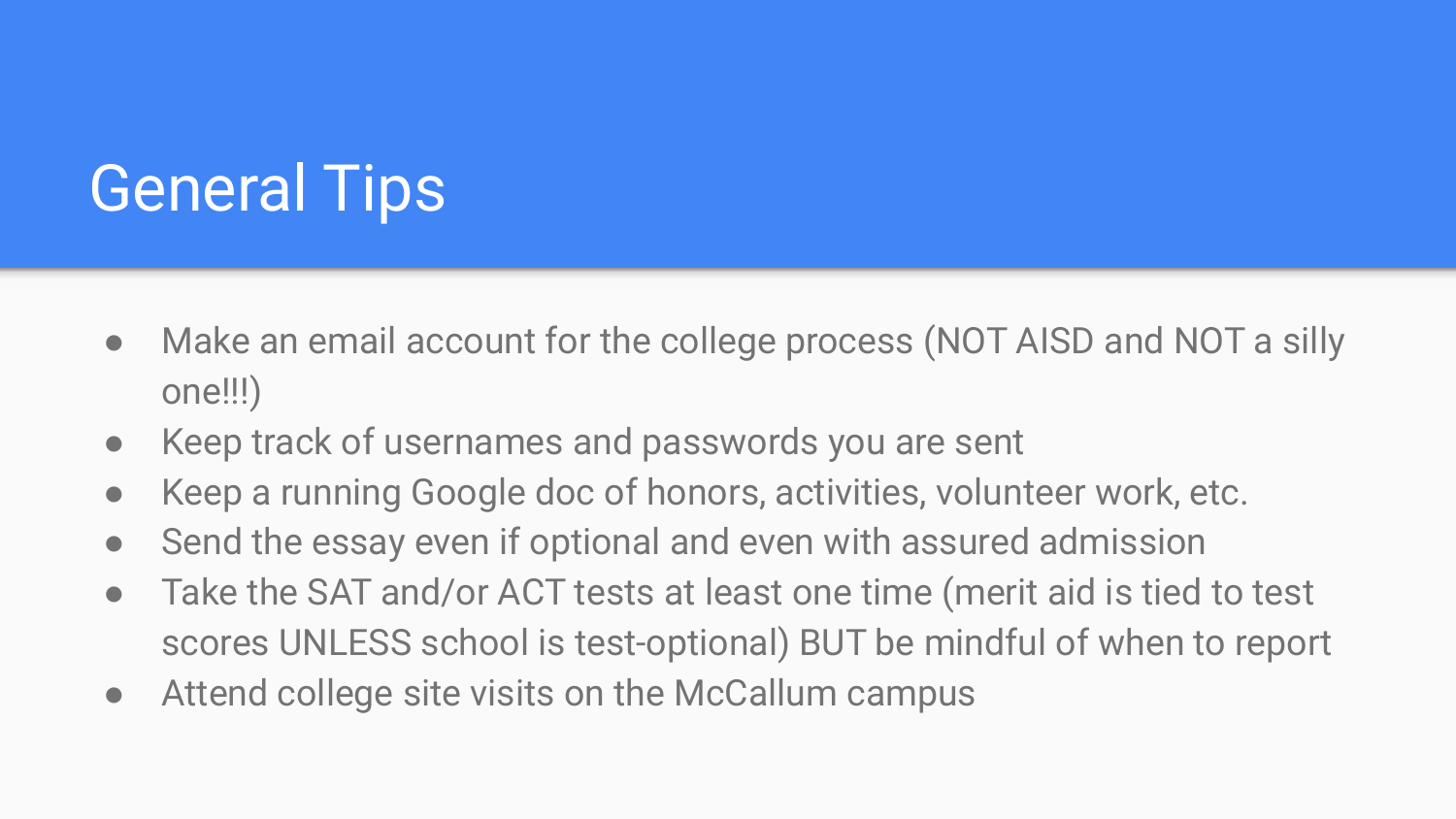### Naviance Set-Up

- <https://student.naviance.com/mccallumhs>
- Click on "sign in with Clever"
- Update your email address (Do not use AISD email)
	- $\circ$  About me > My Account > Edit and then make the email be the same one as your Common App AND ApplyTexas
	- Update and be sure parent email is correct as well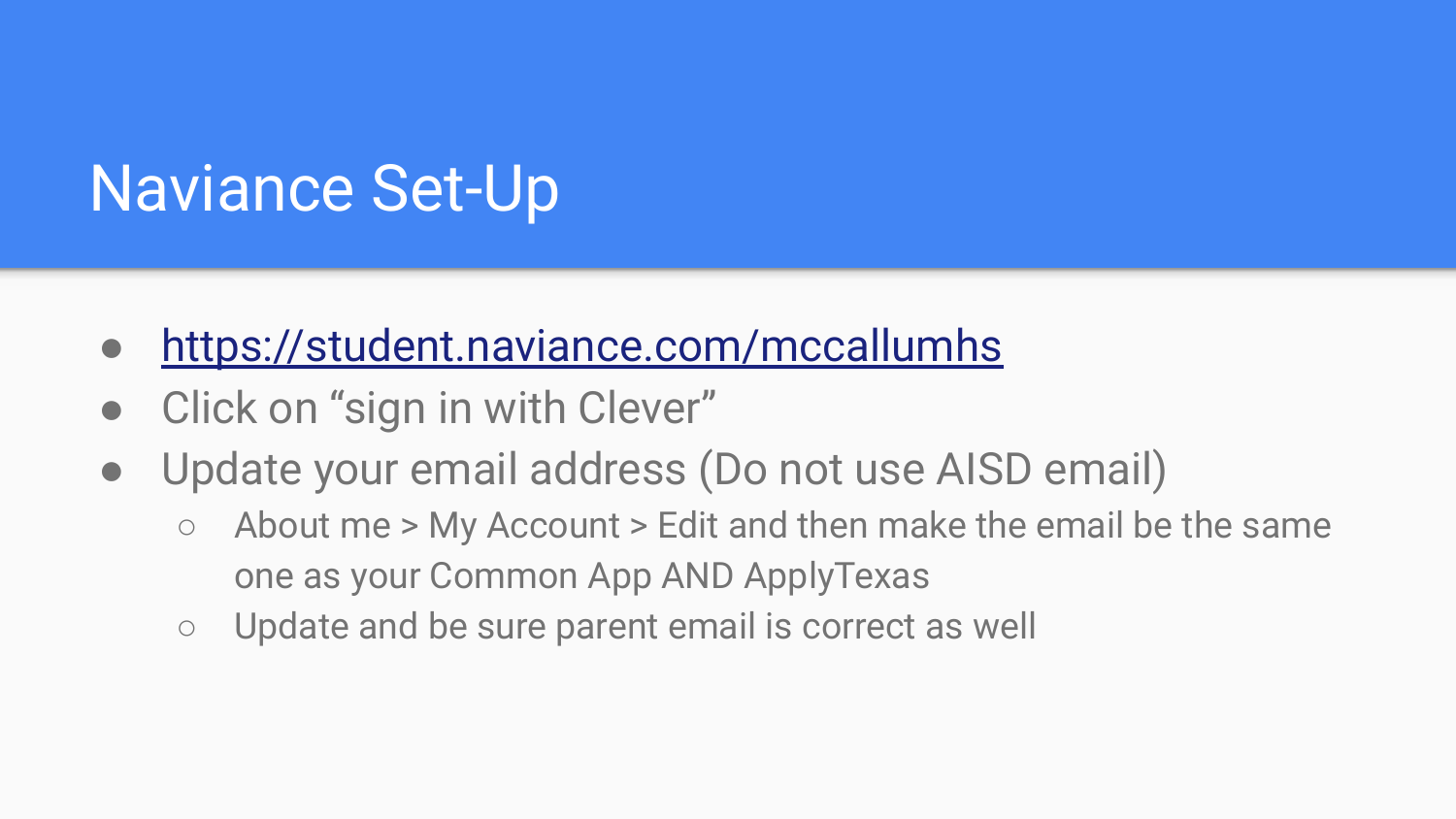### Adding Colleges in Naviance

- Add colleges to "Colleges I'm Applying to" on the homepage. Click on + sign and type college name.
- Choose application type (Early Decision, Early Action, Regular, etc)
	- Early Decision is Binding! Be careful and thoughtful in choosing this route.
- Choose the WAY you are applying
	- Direct to Institution is ApplyTexas or an institution's direct application
	- Common App includes Coalition & requires everything (transcripts, rec letters, and school profile)
- Request transcript when you add schools IF your list is final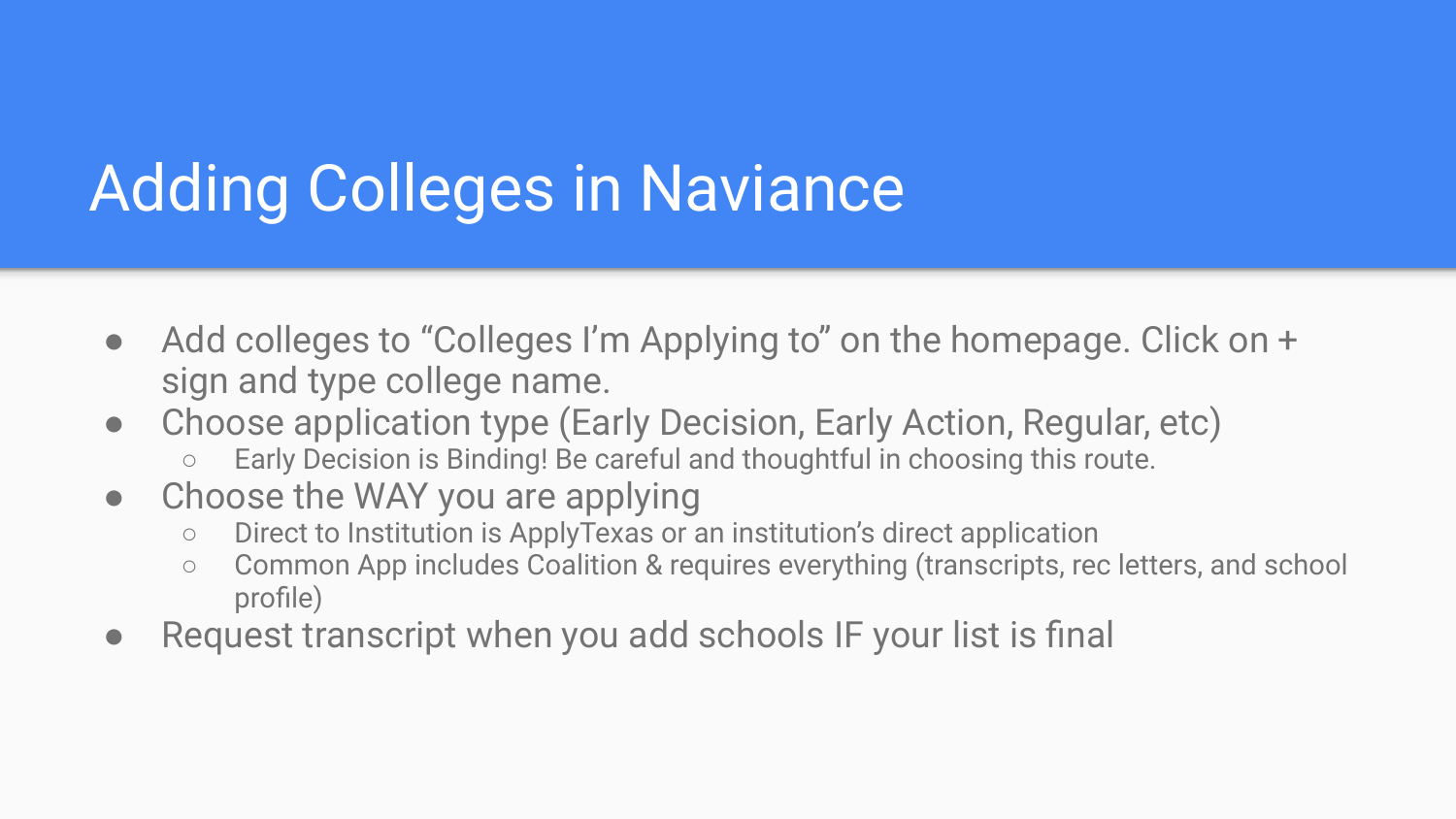## Resume Tips (Keep a running list)

- Make a list first Advanced courses taken
- GPA and rank
- Work experience
- School Activities/Offices held
- Honors & Awards
- Community Service

\*\*\*BRAG and EXAGGERATE but DON'T LIE :)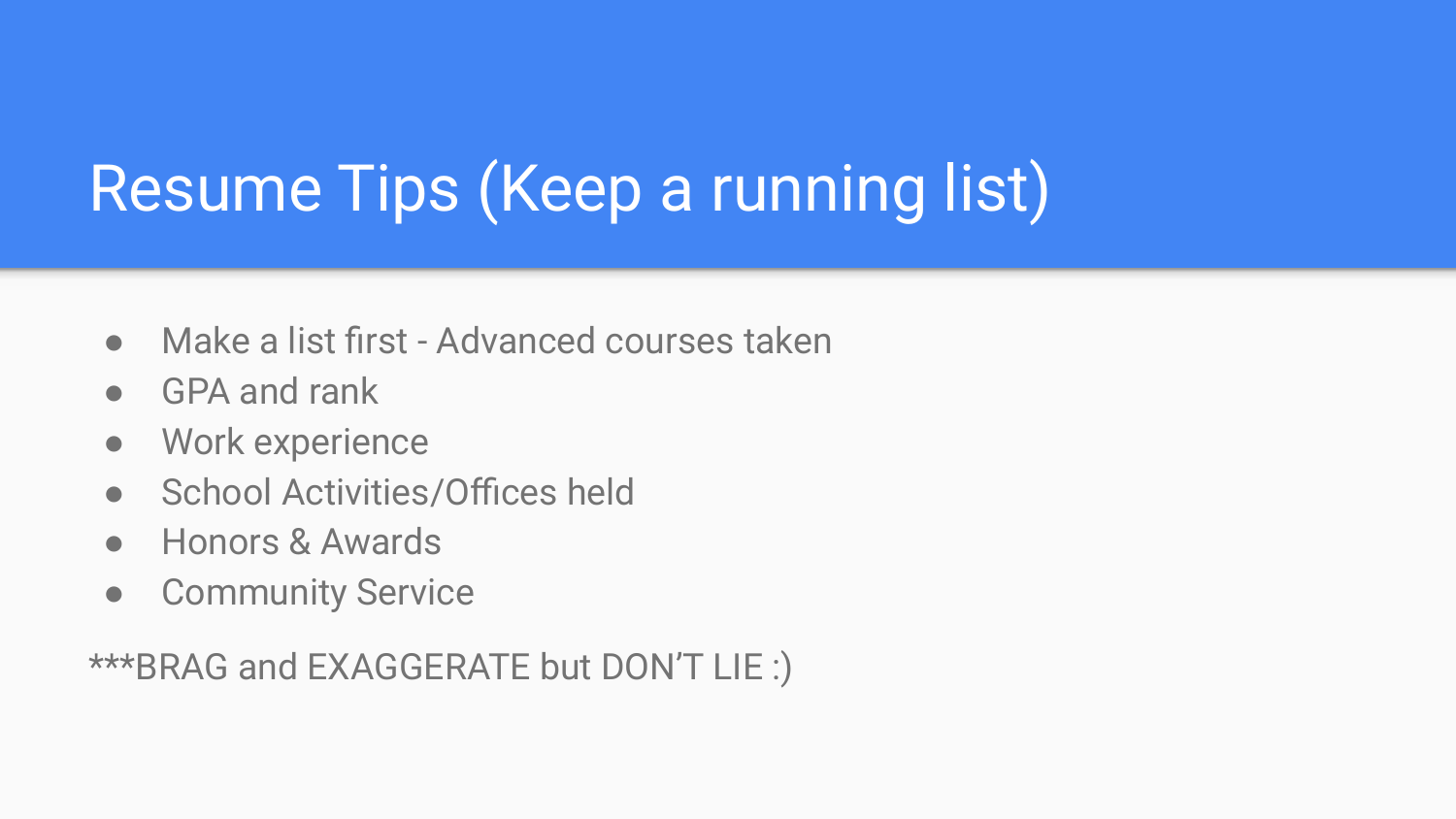## Application sites

#### APPLY TEXAS

### HTTPS://GOAPPLYTEXAS.ORG

- All Texas public colleges
- Recommendations only required for private schools. If you are not assured admission, ask a teacher or counselor for a letter.
- Application NOT evaluated until all REQUIRED parts are received.

COMMON APPLICATION/COALITION

www.commonapp.org

- Most schools across the nation
- Private TX schools
- Connected directly with **Naviance**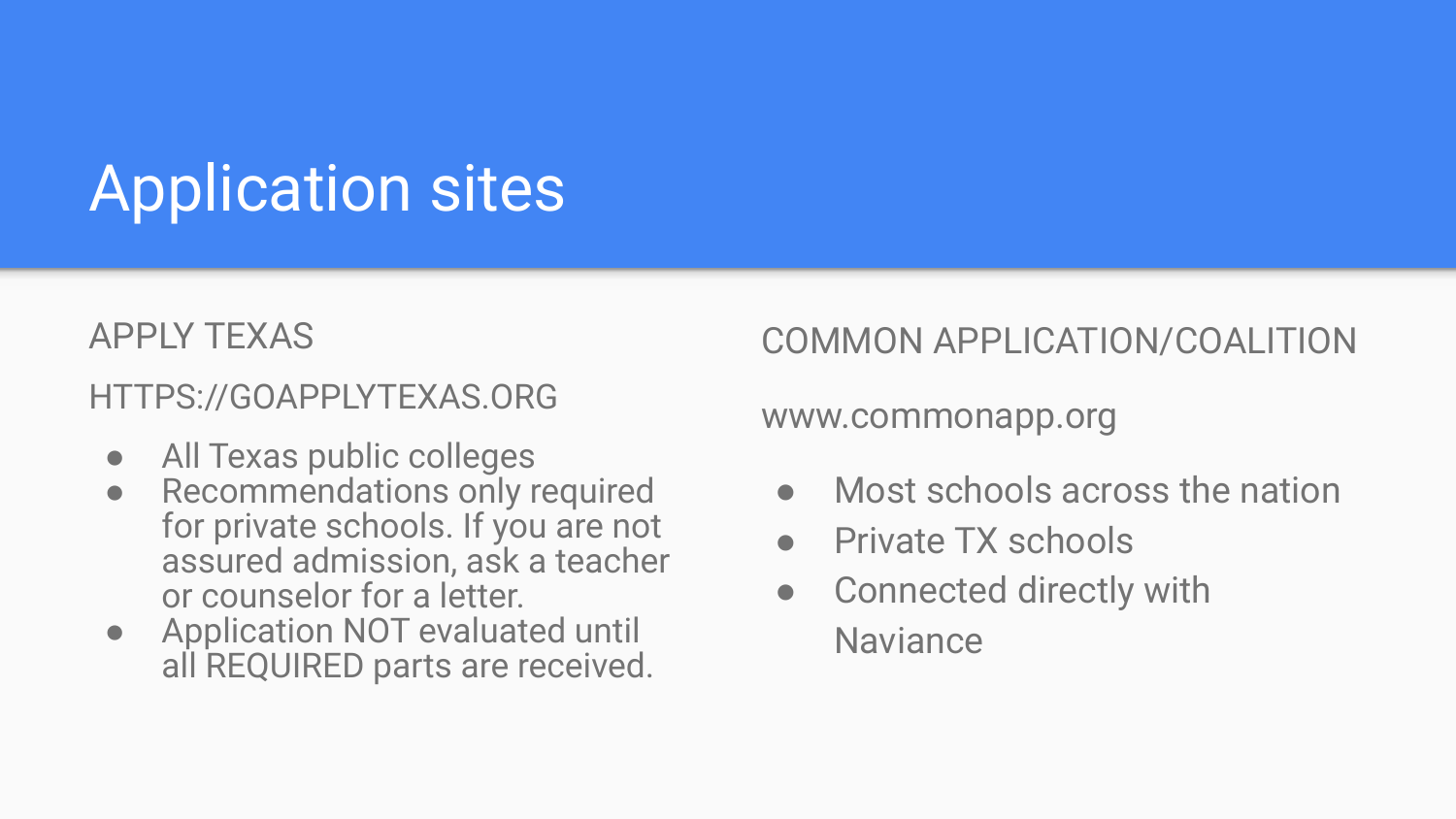Most students get accepted to most colleges. People tend to focus on the same 50 highly rejective colleges with single digit percent acceptance rates.

#### $1.2$

Among the ~1500 4-yr colleges that do report application data, more than 3/4 admit more than half their applicants.

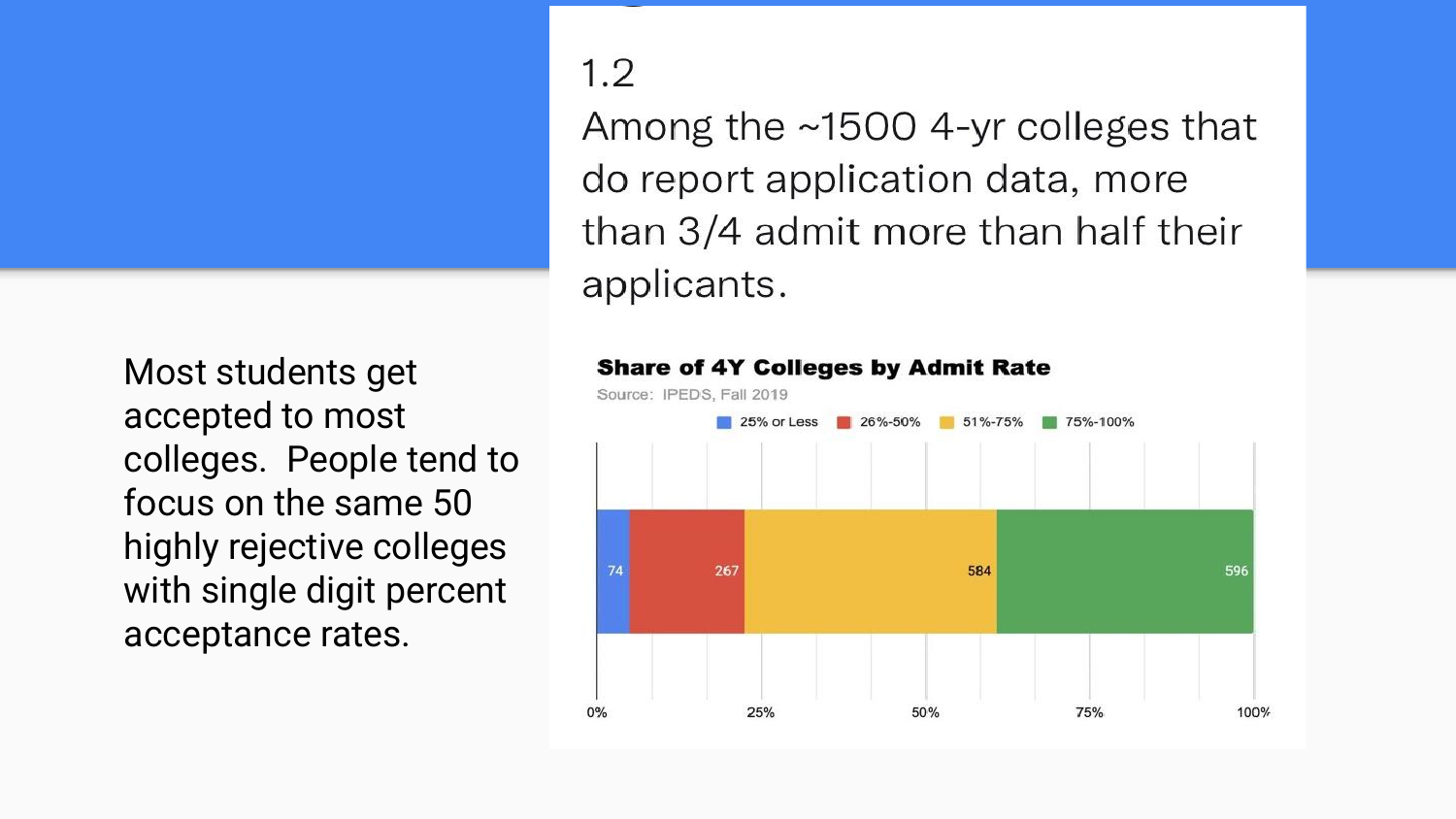### What are schools looking at and in what order?

- RIGOR of transcript AND successful completion
- Involvement and commitment to it
	- All four years, leadership roles, etc.
	- Passion in a particular area (ex: Austin Pets Alive)
- Character
	- Letters of recommendation
	- Essay
- Scores (never the tipping point)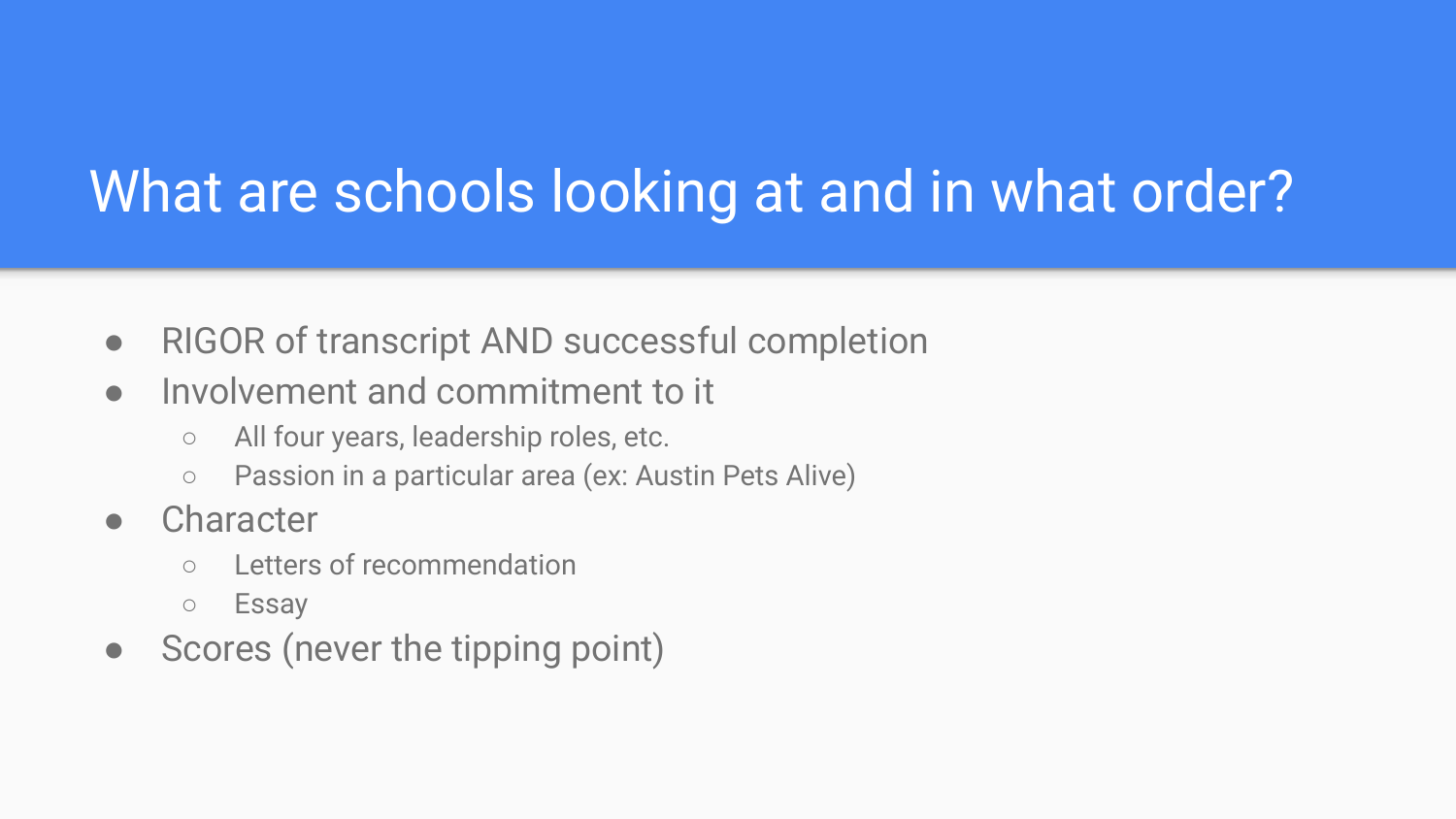| <b>CLASS RANK</b>                           |                      | Top 6%                                                                                                                                                                                | Top 7-10%                                             |                                    | 1st Q (Top 11-25%) |                                    | 2nd Q (Top 26-50%)    |                                                    | 3rd Q (Top 51-75%) |                                    | 4th Q (Top 76-100%)                                       | <b>Additional Comments</b>                                   |
|---------------------------------------------|----------------------|---------------------------------------------------------------------------------------------------------------------------------------------------------------------------------------|-------------------------------------------------------|------------------------------------|--------------------|------------------------------------|-----------------------|----------------------------------------------------|--------------------|------------------------------------|-----------------------------------------------------------|--------------------------------------------------------------|
| <b>UNIVERSITY</b>                           | <b>Test Optional</b> | <b>SAT/ACT</b>                                                                                                                                                                        | <b>SAT/ACT</b>                                        | <b>New SAT</b>                     | <b>ACT</b>         | <b>New SAT</b>                     | <b>ACT</b>            | <b>New SAT</b>                                     | <b>ACT</b>         | New SAT                            | <b>ACT</b>                                                |                                                              |
| <b>Angelo State University</b>              | Yes                  | No Min                                                                                                                                                                                | No Min<br>No Min<br>No Min                            |                                    |                    | 920                                | <b>Indvl Rw</b><br>17 |                                                    | <b>Indv Rw</b>     |                                    | <b>Updated 07/14/2020</b>                                 |                                                              |
| <b>Concordia University Texas</b>           | Yes                  | 1020 SAT/22 ACT with a Min GPA of 2.5 (4.0 scale)                                                                                                                                     |                                                       |                                    |                    |                                    |                       |                                                    |                    |                                    | Updated 07/16/2020                                        |                                                              |
| <b>Houston Baptist University</b>           | Yes                  |                                                                                                                                                                                       | 1070/21                                               |                                    |                    |                                    |                       | <b>Indvl Rw</b>                                    |                    | <b>Indvl Rw</b>                    |                                                           | All ranks w/ 1270 SAT/ 26 ACT Auto Admit; Updated 07/14/2020 |
| <b>Lamar University</b>                     | Yes                  | No Min                                                                                                                                                                                | No Min                                                | No Min                             |                    | 1040                               | 20                    | 1080                                               | 21                 | 1080                               | 21                                                        | Updated 07/14/2020                                           |
| <b>Midwestern State University</b>          | Yes                  | No Min                                                                                                                                                                                | No Min                                                | No Min                             |                    | 1070                               | 21                    | 1140                                               | 23                 | 1180                               | 24                                                        | 2.75-4.0 GPA Uncon Admit; 2.5-2.74 Cond Admit 08/10/2020     |
| <b>Sam Houston State University</b>         | <b>No</b>            | No Min                                                                                                                                                                                | No Min                                                | 3.5-4.0 GPA 930/17                 |                    | 3.0-3.49 GPA 1010/19               | 2.5-2.99 GPA 1110/2   |                                                    |                    | 2.25-2.49 GPA 1210/25              |                                                           | 2.24 & Below Review only: Verified 07/14/2020                |
| <b>Stephen F. Austin State University</b>   | Yes                  | No Min                                                                                                                                                                                | No Min                                                | 930<br>17                          |                    | 1030<br>20                         |                       | 1170                                               | 24                 | Indy Rw                            |                                                           | Updated 07/14/2020                                           |
| <b>Sul Ross University</b>                  | <b>No</b>            | No Min                                                                                                                                                                                | No Min                                                | No Min                             |                    | No Min                             |                       | 1040                                               | 20                 | 1040                               | 20                                                        | Updated 07/14/2020                                           |
| <b>Tarleton State University</b>            | Yes                  | No Min                                                                                                                                                                                | No Min                                                | No Min                             |                    | 880<br>16                          |                       | <b>Indvl Rw</b>                                    |                    | <b>Indvl Rw</b>                    |                                                           | Updated 07/14/2020                                           |
| <b>Texas A&amp;M- College Station</b>       | Yes                  | No Min                                                                                                                                                                                | No Min                                                | <b>Indvl Rw</b>                    |                    | <b>Indvl Rw</b>                    |                       | <b>Indvl Rw</b>                                    |                    | <b>Indvl Rw</b>                    |                                                           | Updated 07/14/2020                                           |
| <b>Texas A&amp;M- Commerce</b>              | Waiting              | No Min                                                                                                                                                                                | No Min                                                | No Min (Top 30%)                   |                    | 1060                               | 21                    | 1060                                               | 21                 | 1060                               | 21                                                        | Updated 07/14/2020                                           |
| <b>Texas A&amp;M- Corpus Christi</b>        | Yes                  | No Min                                                                                                                                                                                | No Min                                                | No Min                             |                    | 1080                               | 21                    | 1170                                               | 23                 | 1270                               | 27                                                        | Updated 07/14/2020                                           |
| <b>Texas A&amp;M- Galveston</b>             | Yes                  | No Min                                                                                                                                                                                | No Min                                                | <b>Indvl Rw</b>                    |                    | <b>Indvl Rw</b>                    |                       | <b>Indvl Rw</b>                                    |                    | <b>Indvl Rw</b>                    |                                                           | Updated 07/14/2020                                           |
| <b>Texas A&amp;M- International</b>         | Yes                  | No Min                                                                                                                                                                                | No Min                                                | No Min                             |                    |                                    | No Min (Top 40%)      | 980                                                | 19                 | 980                                | 19                                                        | *Top 40% no min; Bottom 60% 980/19- Updated 07/16/2020       |
| <b>Texas A&amp;M- Kingsville</b>            | Yes                  | No Min                                                                                                                                                                                | No Min                                                | 830                                | 15                 | 910                                | 17                    | 1030                                               | 20                 | 1140                               | 23                                                        | Updated 07/16/2020- Auto Admit may still change              |
| <b>Texas A&amp;M- San Antonio</b>           | <b>No</b>            | No Min                                                                                                                                                                                | No Min                                                | No Min or >3.25 GPA                |                    |                                    | 3.0 GPA 980/19        |                                                    | 2.50 GPA 1020/20   |                                    | 2.0 GPA 1060/21                                           | All Ranks Auto Admit: 1100 SAT/ 22 ACT; Updated 07/16/2020   |
| <b>Prairie View A&amp;M</b>                 | <b>No</b>            | No Min                                                                                                                                                                                | No Min                                                | 800                                | 15                 | 800                                | 15                    | 800                                                | 15                 | 800                                | 15                                                        | Min GPA of 2.8; Pass All EOCs- Updated 08/04/2020            |
| <b>Texas Southern University</b>            | Waiting              | No Min                                                                                                                                                                                | No Min                                                | 900                                | 17                 | 900                                | 17                    | 900                                                | 17                 | 900                                | 17                                                        | Minimum GPA of 2.5- Updated 07/16/2020                       |
| <b>Texas State University</b>               | Top 75% Only         | No Min                                                                                                                                                                                | No Min                                                | 1000                               | 20                 | 1090                               | 22                    | 1250                                               | 26                 | 1330                               | 29                                                        | Updated 07/29/2020                                           |
| <b>Texas Tech University</b>                | Yes                  | No Min                                                                                                                                                                                | No Min                                                | 1180                               | 24                 | 1240                               | 26                    | 1280                                               | 27                 |                                    | <b>Indvl Rw</b>                                           | Test Scores Required for Merit Based Scholarships 07/15/2020 |
| <b>Texas Woman's University</b>             | Yes                  | No Min                                                                                                                                                                                | No Min                                                | No Min                             |                    | 1080<br>21                         |                       | <b>Indvl Rw</b><br><b>Indvi Rw</b>                 |                    |                                    | Minimum GPA of 2.0 on 4.0 scale Updated 07/27/2020        |                                                              |
| <b>University of Houston- Main Campus</b>   | Waiting              | No Min                                                                                                                                                                                | No Min                                                | 1080<br>21                         |                    | 1170                               | 24                    | <b>Indvl Rw</b>                                    |                    | <b>Indvl Rw</b>                    |                                                           | Unspoken Rule: 3rd & 4th Q: 1270/27 Updated 7/27/2020        |
| <b>University of Houston- Clear Lake</b>    | Waiting              | No Min                                                                                                                                                                                | No Min                                                | 20<br>1030                         |                    | 1130                               | 23                    |                                                    | <b>Indvl Rw</b>    |                                    | <b>Indvl Rw</b>                                           | <b>Updated 7/27/2020</b>                                     |
| <b>University of Houston- Downtown</b>      | Waiting              | No Min                                                                                                                                                                                | No Min                                                | No Min                             |                    | 930                                | 18                    | 930                                                | 18                 | 930                                | 18                                                        | Minimum GPA of 2.5- Updated 7/27/2020                        |
| <b>University of Houston- Victoria</b>      | Yes                  | No Min                                                                                                                                                                                | No Min                                                | 940                                | 18                 | 940                                | 18                    | 940                                                | 18                 | 940                                | 18                                                        | Must meet 2: Top 40%, 2.0 GPA, Test Score; Updated 8/10/2020 |
| <b>University of North Texas</b>            | <b>Depends GPA</b>   | No Min                                                                                                                                                                                | No Min                                                | 1030<br>20<br>23<br>1130           |                    |                                    |                       | 26<br><b>Indvl Rw</b><br>1250                      |                    |                                    | Assured admissions 3.0 Unweighted GPA- Updated 07/28/2020 |                                                              |
| <b>UT-Arlington</b>                         | Yes                  | No Min                                                                                                                                                                                | <b>No Min</b>                                         | No Min<br>1100<br>22               |                    |                                    |                       | Indvl Rw<br><b>Indvl Rw</b>                        |                    |                                    |                                                           | <b>Updated 7/28/2020</b>                                     |
| <b>UT-Austin</b>                            | Yes                  | No Min                                                                                                                                                                                | <b>Indvl Rw</b>                                       | <b>Indvl Rw</b><br><b>Indvl Rw</b> |                    | <b>Indvl Rw</b><br><b>Indvl Rw</b> |                       | <b>Indvl Rw</b><br><b>Indvl Rw</b>                 |                    | <b>Indvl Rw</b><br><b>Indvl Rw</b> |                                                           | Top 6%; Updated 07/28/2020                                   |
| <b>UT-Dallas</b>                            | Yes                  | No Min                                                                                                                                                                                | No Min                                                |                                    |                    |                                    |                       |                                                    |                    |                                    |                                                           | <b>Updated 07/28/2020</b>                                    |
| <b>UT-El Paso</b>                           | <b>No</b>            | No Min                                                                                                                                                                                | No Min                                                | No Min                             |                    | 920                                | 19                    | 970                                                | 20                 | 1010                               | 21                                                        | Updated 08/14/2020                                           |
| <b>UT- Permian Basin</b>                    | Yes                  | No Min                                                                                                                                                                                | <b>No Min</b>                                         | No Min                             |                    | 1020                               | 20                    | 1160                                               | 24                 | 1280                               | 27                                                        | Updated 07/28/2020                                           |
| <b>UT-Rio Grande Valley</b>                 | Yes                  | No Min                                                                                                                                                                                | No Min                                                | <b>Indvl Rw</b><br>No Min          |                    | <b>Indvl Rw</b>                    |                       | <b>Indvl Rw</b><br>Indvl Rw*                       |                    | <b>Indvl Rw</b><br>Indvl Rw*       |                                                           | Updated 07/28/2020                                           |
| <b>UT-San Antonio</b>                       | Yes                  | No Min                                                                                                                                                                                | No Min                                                |                                    |                    | 1170                               | 24                    |                                                    |                    |                                    |                                                           | *IndivI review min: 2Q: 980/19: 3Q-1080/21: 4Q-1170/24       |
| UT-Tyler                                    | Yes                  | No Min                                                                                                                                                                                | No Min                                                | No Min                             |                    |                                    |                       |                                                    | 2.75 GPA           |                                    |                                                           | Minimum GPA 2.75- Updated 08/04/2020                         |
| <b>West Texas A&amp;M</b>                   | Yes                  | No Min                                                                                                                                                                                | No Min                                                | No Min                             |                    | 960                                | 18                    | 1060                                               | 21                 | 1130                               | 23                                                        | Minimum GPA 2.0- Updated 7/28/2020                           |
| <b>NON TX Schools</b>                       |                      |                                                                                                                                                                                       |                                                       |                                    |                    |                                    |                       |                                                    |                    |                                    |                                                           |                                                              |
| <b>Arizona State University</b>             |                      | Top 25% or 3.0 GPA or 1180 SAT/ 24 ACT                                                                                                                                                |                                                       |                                    |                    |                                    |                       | Must meet at least 1 Requirement; Updated 07/23/19 |                    |                                    |                                                           |                                                              |
| <b>Kansas State University</b>              |                      | 1060 SAT/ 21 ACT and a 2.5 GPA (min 2.0 College GPA)<br><b>Update 7/23/19</b>                                                                                                         |                                                       |                                    |                    |                                    |                       |                                                    |                    |                                    |                                                           |                                                              |
| <b>Mississippi State University</b>         |                      | 1030 SAT/20 ACT and a 2.5 GPA (based on College Prep Curriculum [CPC])<br><b>Updated 7/23/19</b>                                                                                      |                                                       |                                    |                    |                                    |                       |                                                    |                    |                                    |                                                           |                                                              |
| <b>Missouri State University</b>            |                      | Top 66% and a 1130 SAT/ 23 ACT (Sliding Scale- visit website for more details)<br><b>Updated 7/23/19</b><br>3.0 GPA and Top 33.3% or 3.0 GPA and 1060 SAT/ 21 ACT or 1160 SAT/ 24 ACT |                                                       |                                    |                    |                                    |                       |                                                    |                    |                                    |                                                           |                                                              |
| <b>Oklahoma State University</b>            |                      | Must meet at least 1 Requirement; Updated 07/23/19<br>1060 SAT/ 21 ACT and a 3.25 GPA or 1160 SAT/ 24 ACT and a 3.0 GPA                                                               |                                                       |                                    |                    |                                    |                       |                                                    |                    |                                    |                                                           |                                                              |
| <b>University of Kansas</b>                 |                      | College Prep GPA 2.5+; Updated 7/23/19<br>3.2 GPA (based on CPC); Top 50% or 2.5 GPA and 890 SAT/ 16 ACT; 970 SAT/ 18 ACT and a 2.0 GPA*                                              |                                                       |                                    |                    |                                    |                       |                                                    |                    |                                    |                                                           |                                                              |
| <b>University of Mississippi (Ole Miss)</b> |                      | Admission based on availability; Apply Early; Updated 07/23/19                                                                                                                        |                                                       |                                    |                    |                                    |                       |                                                    |                    |                                    |                                                           |                                                              |
| <b>University of Nevada</b>                 |                      |                                                                                                                                                                                       | 3.0 GPA and 1120 SAT/22 ACT<br><b>Updated 7/23/19</b> |                                    |                    |                                    |                       |                                                    |                    |                                    |                                                           |                                                              |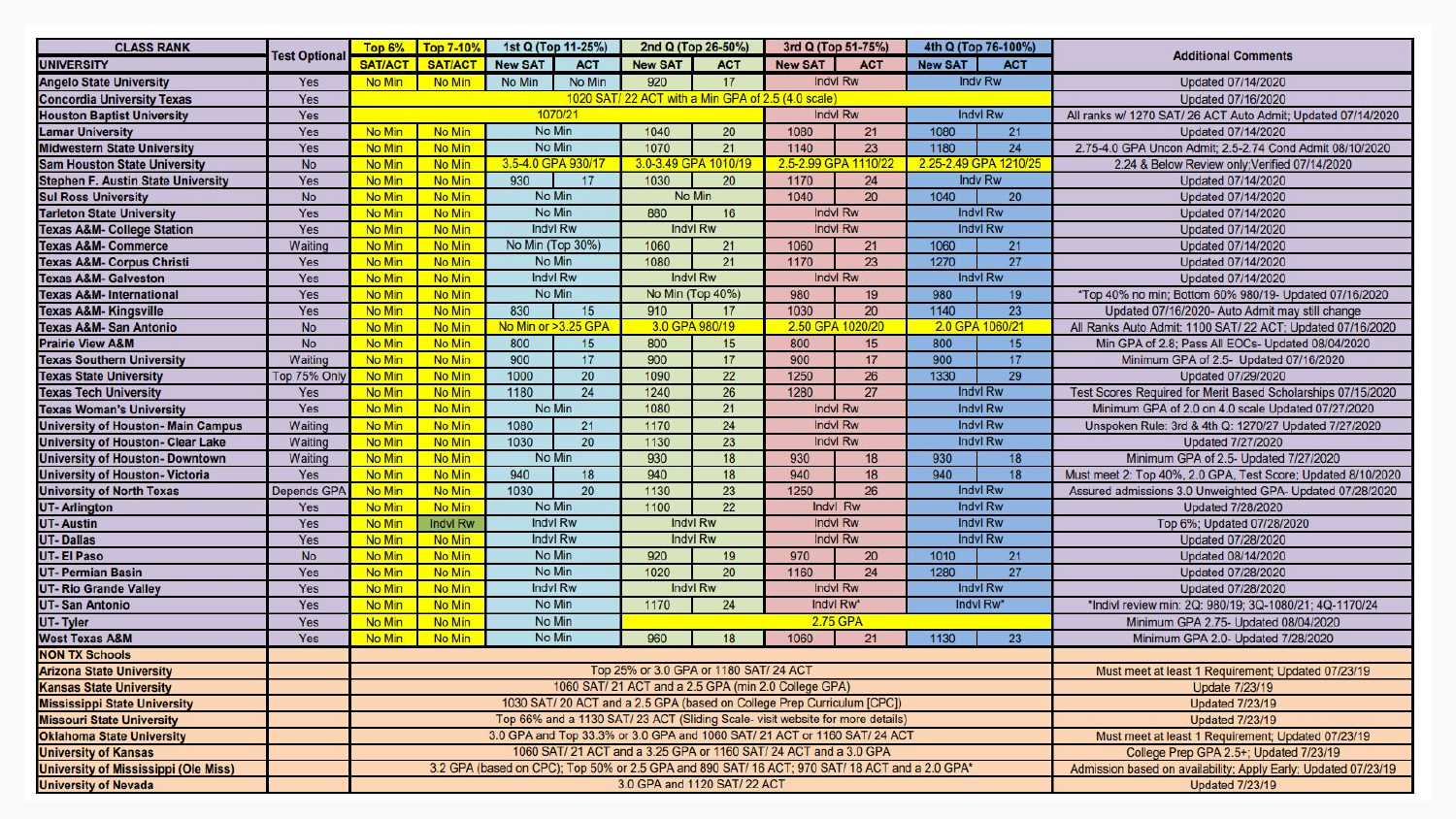### TEST OPTIONAL

IT'S TRUE. TAKE ADVANTAGE OF THIS! Directly from the mouth of two different college advisors *this week*, "Test scores will have no impact on admissions beyond merit aid."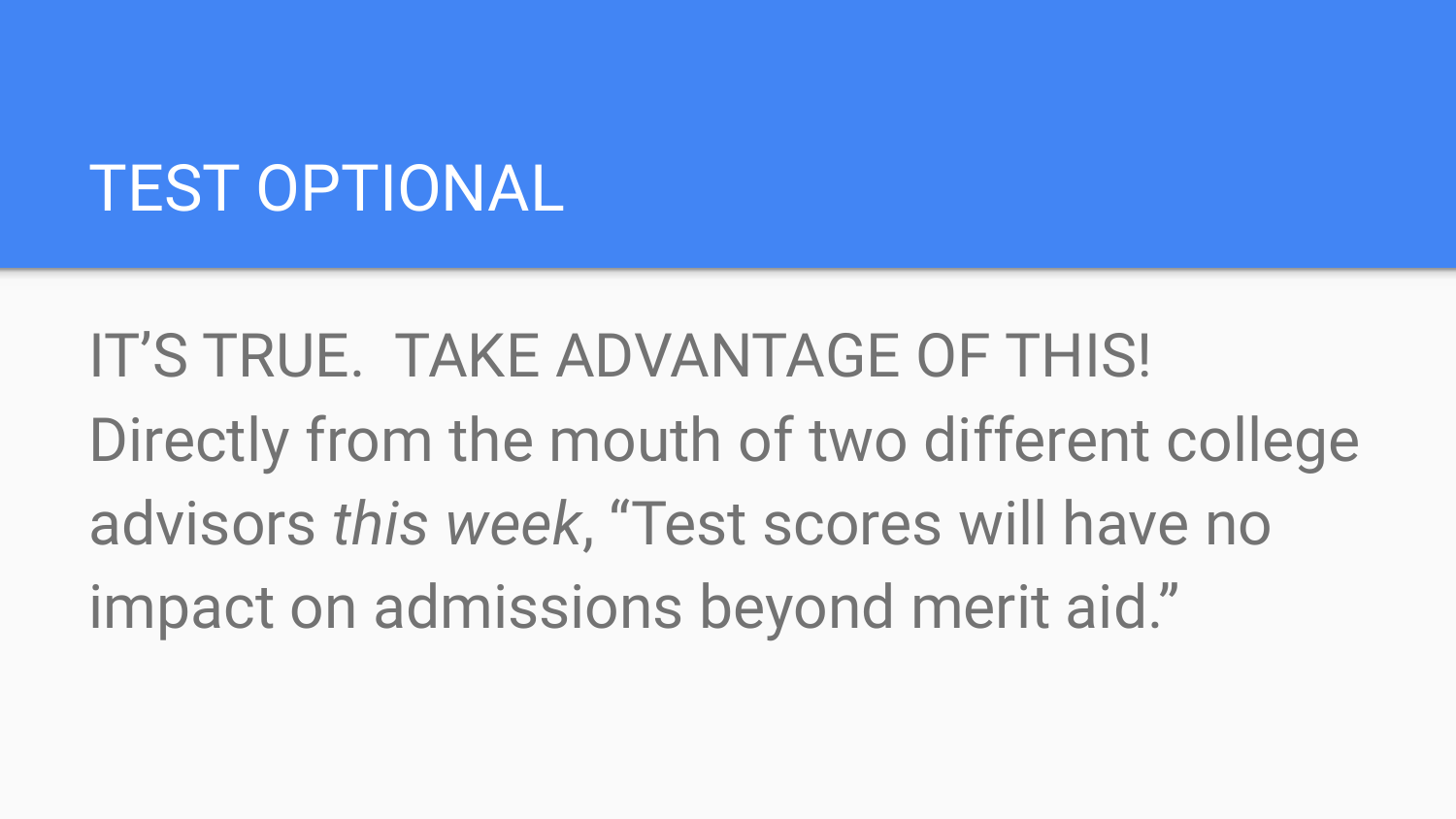### Assured Admissions - Due to test optional, colleges will not require scores/HOLISTIC REVIEW

#### Texas Tech:

#### **ASSURED ADMISSION**

Students graduating from high school may be assured admission by presenting the required combination of test scores and class rank indicated below.

| <b>HIGH SCHOOL RANK</b> | <b>ACT</b> | / SAT                     |
|-------------------------|------------|---------------------------|
| <b>Top 10%</b>          |            | No Minimum                |
| First Quarter (11%-25%) | 24         | 1180                      |
| <b>Second Quarter</b>   | 26         | 1240                      |
| <b>Third Quarter</b>    | 27         | 1280                      |
| Fourth Quarter          |            | <b>Application Review</b> |

#### **APPLICATION REVIEW**

Students who select test optional on their application or do not meet assured admission will be evaluated holistically.

- · Academic course selection (Honors, AP, Pre-AP, Dual Credit, IB)
- · Extracurricular activities
- · Leadership experiences
- · Civic or other service activities
- · Socioeconomic background
- · Family educational background
- · Special talents or awards
- · Diversity of experience and background

We strongly encourage essays from the admissions application and up to three letters of recommendation.

ACT composite score; SAT reflects evidence-based reading and writing, and math; the highest section scores from multiple tests on the ACT and SAT will be used to maximize score. Assured admission is granted to all students who hold competitive scholarships awarded by an official Texas Tech University scholarship committee. Students applying to biological sciences, business (all), engineering (all), interior design and physics should meet assured admission or be reviewed by the college and accepted into the program. Students who are accepted to Texas Tech but not accepted to these majors will be placed into an Explore program.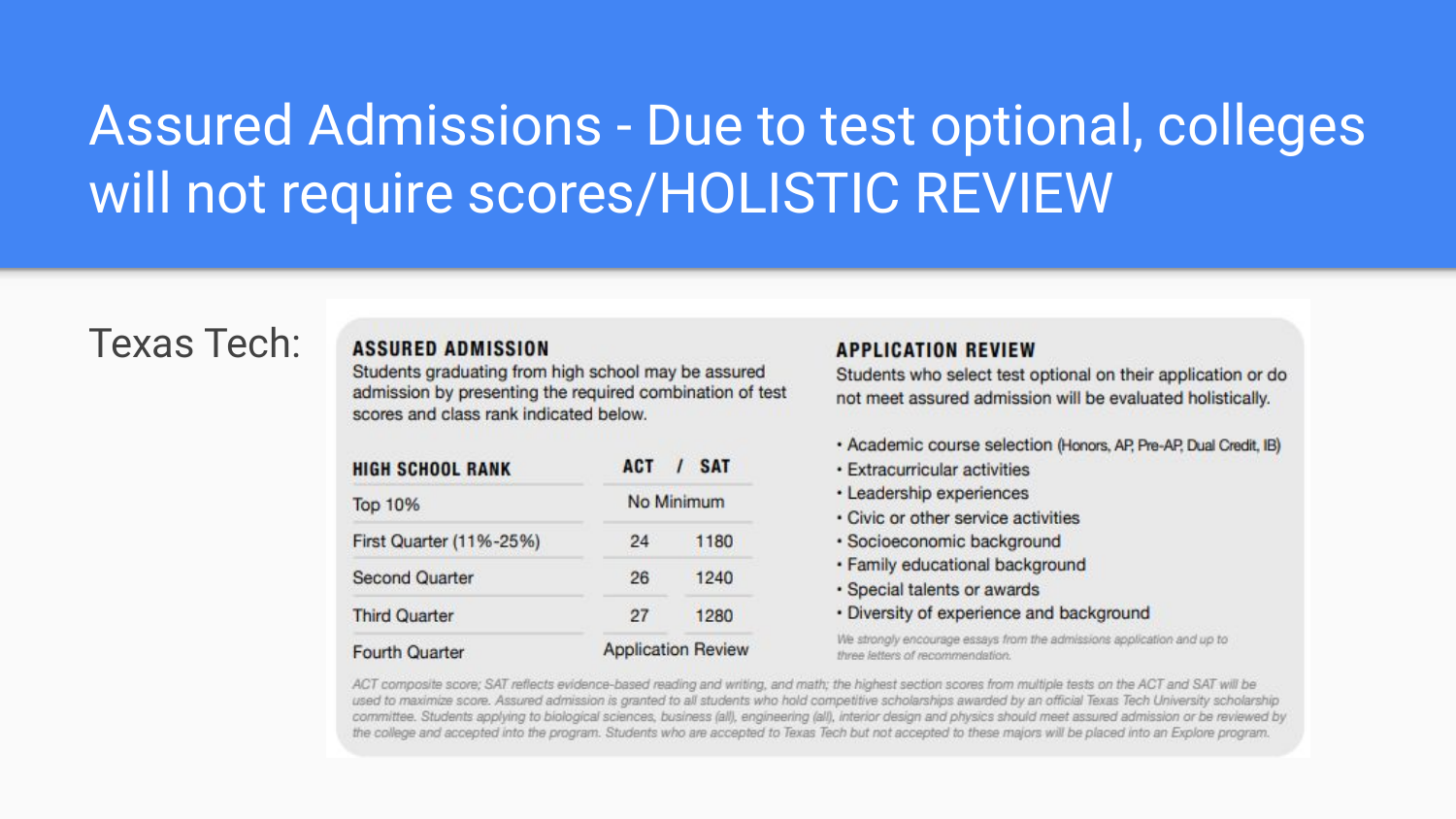### University of Houston

### **Requirements With Test Score >**

| <b>Class Rank</b>   | <b>SAT or</b> | ACT        | <b>Admission Type</b>    |
|---------------------|---------------|------------|--------------------------|
| <b>Top 10%</b>      | No Minimum    | No Minimum | <b>Assured Admission</b> |
| $11 - 25%$          | 1080          | 21         | <b>Assured Admission</b> |
| 26 - 50% or No Rank | 1170          | 24         | <b>Assured Admission</b> |
| 51% and Lower       |               |            | Individual Review*       |

#### **Requirements Without a Test Score >**

| <b>Class Rank</b>   | Calculated Unweighted GPA** | <b>Admission Type</b>    |
|---------------------|-----------------------------|--------------------------|
| <b>Top 10%</b>      | No Minimum                  | <b>Assured Admission</b> |
| $11 - 25%$          | 3.40 or higher              | <b>Assured Admission</b> |
|                     | lower than 3.40             | Individual Review*       |
| 26 - 50% or No Rank | 3.45 or higher              | <b>Assured Admission</b> |
|                     | lower than 3.45             | Individual Review*       |
| 51% and Lower       |                             | Individual Review*       |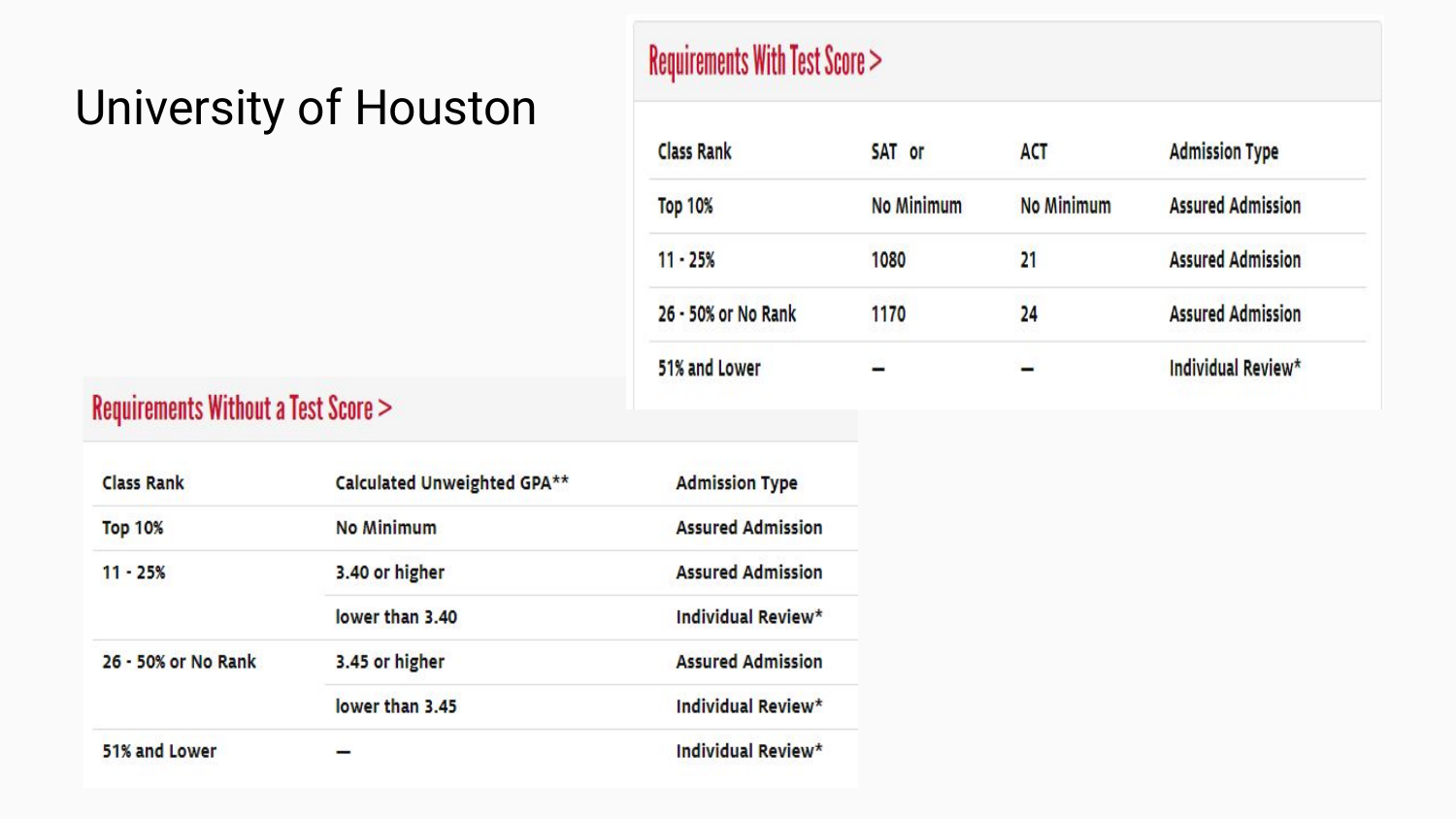### University of Arkansas

### **New Arkansan Non-Resident Tuition Award**

| <b>Award Amount</b> | <b>Eligibility Criteria</b> |
|---------------------|-----------------------------|
| 90%                 | 3.60 GPA                    |
| 80%                 | 3.40 GPA                    |
| 70%                 | 3.20 GPA                    |
|                     |                             |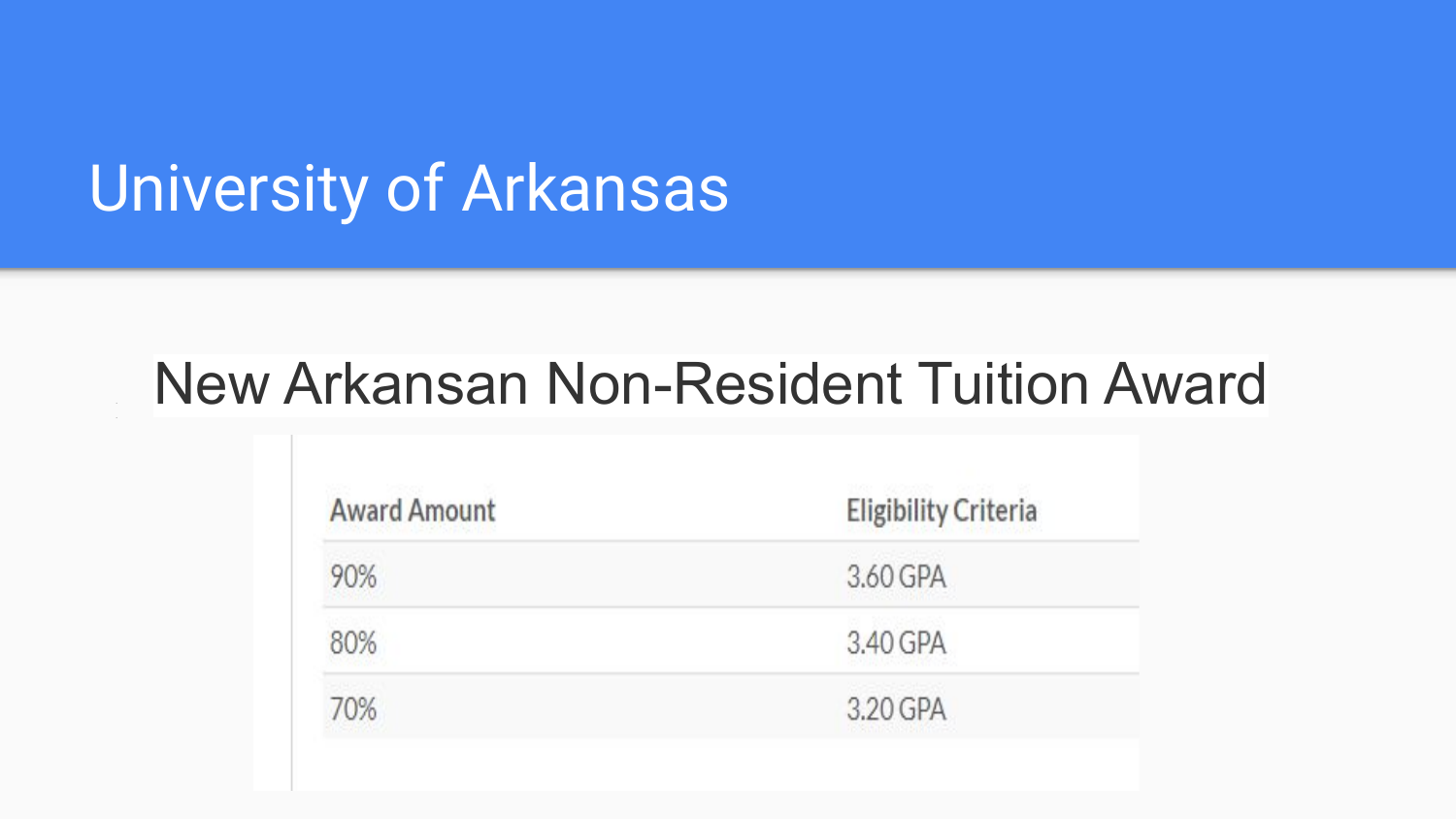### University of Texas at San Antonio

Bold Promise Free Tuition

- All expenses paid
- Top 25%
- Submit application and FAFSA before January 15
- Family income up to \$50,500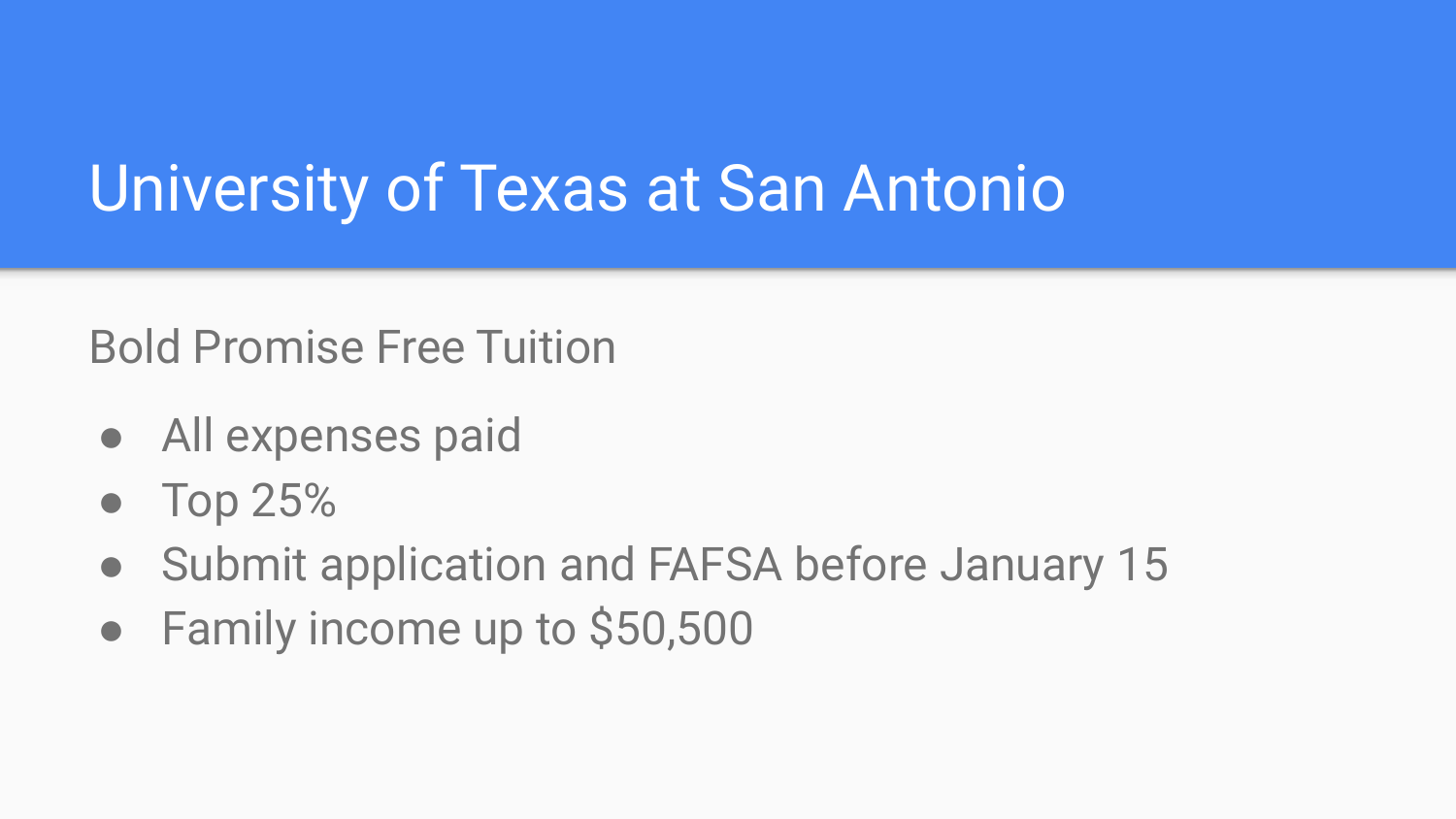### University of Arizona

- Arizona Tuition Award Merit Based/up to \$35,000 per academic year and renewable
- Based upon UNWEIGHTED GPAs,

 $4.0$  GPA = \$35,000

 $3.5$  GPA =  $$12,500$ 

3.0 GPA = \$2,500